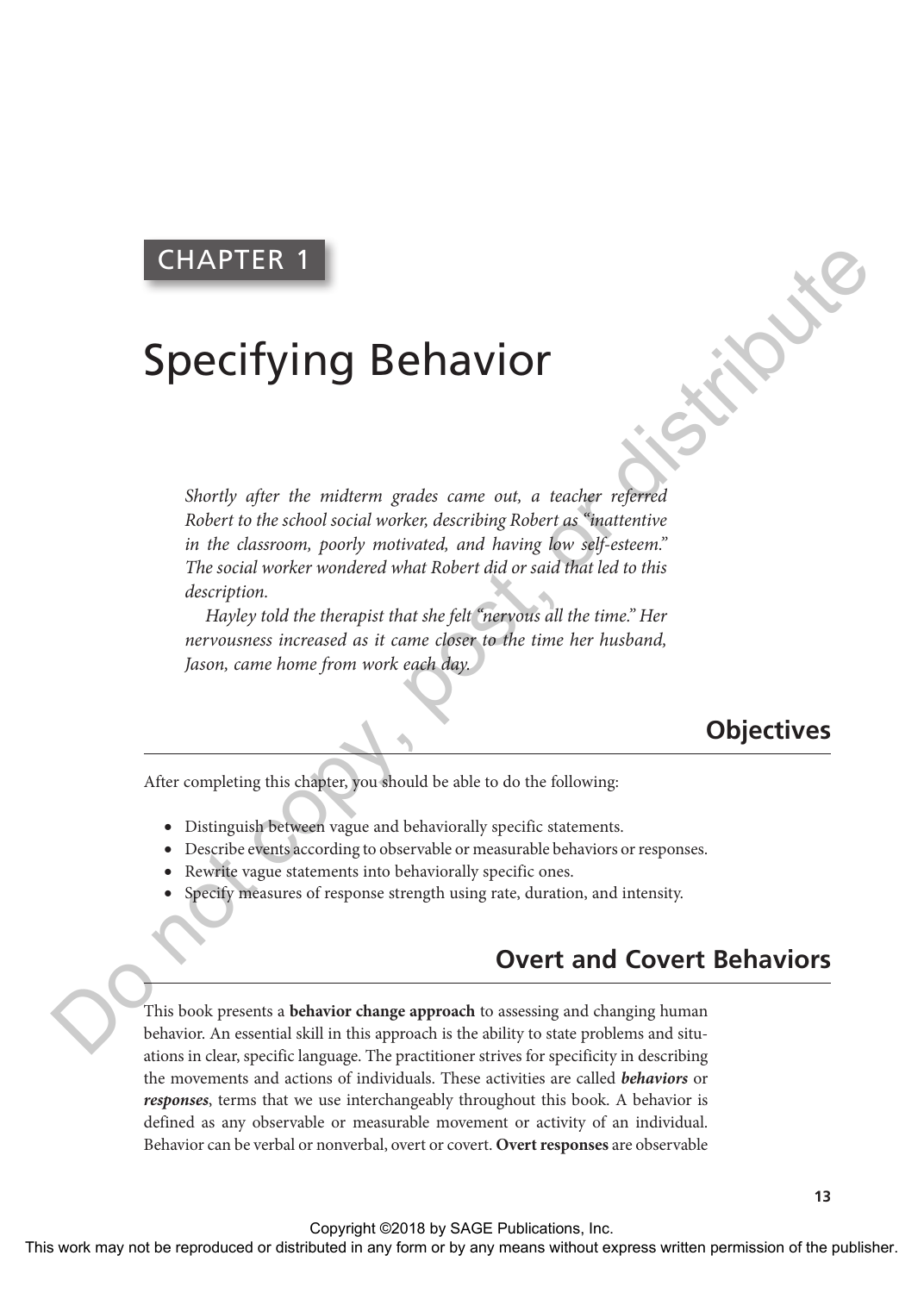and measurable. Covert or private responses are measurable but are not observable. Examples of overt verbal responses are screaming, stuttering, saying "thank you," lecturing to an audience, and laughing. Overt nonverbal responses include smiling, trembling, throwing a baseball, and raising an eyebrow.

**Covert responses** are private or unobservable events that can be cognitive, emotional, or physiological. Cognitive behaviors include thoughts, perceptions, attitudes, and beliefs. Much of this behavior is described as "self-talk" or **selfstatements**, the things that people say to themselves (or "think") in response to antecedent and consequent stimuli. "I'll never pass this test," "My mother always blames me," and "If I speak up in class everyone will think I'm stupid" are examples of negative self-statements. "I'm as smart as anyone else in this class" and "If I study the material all week I'll be able to pass the exam" are examples of positive self-statements.

Emotions are covert events that are labeled by individuals according to how they experience feelings. They influence, and are influenced by, cognitions. Emotions include anxiety, loneliness, fear, excitement, irritability, and anger. For example, if you believe that flying in an airplane is dangerous, you may feel anxious just reading an airline schedule. Alternatively, if you believe that flying is a safe and efficient way to travel, boarding an airplane to go on a vacation may evoke pleasant, relaxed feelings. Practitioners have access to these private events through an individual's self-reports and through physiological measures. Measurement of a covert behavior consists of self-reports of its rate, intensity, and duration. Examples of physiological behaviors are heart rate, blood pressure, pulse rate, and brain waves and are measured by instruments such as heart rate monitors, stethoscopes, sphygmomanometers, and electroencephalographs (EEGs). Covert septents are privident in this behavior is that as the copy<br>interaction of the state of the state of the state of the state of the<br>state of the state of the state of the state of the state state<br>means the things th

The approach that we take in this book is consistent with the position that covert behaviors are subject to the same principles of behavior change as overt behaviors (e.g., Homme, 1965; Thyer & Myers, 2014). Covert behaviors can be operantly conditioned or classically conditioned through association with individuals or other stimuli. Covert behaviors are treated as appropriate targets for assessment and intervention.

Human services practitioners frequently encounter problems that are presented in vague, nonspecific language. For example, Tina complained that her boyfriend was hard to get along with because of his "emotional insecurity." The practitioner attempted to delineate the problem in words that clearly specified verbal and nonverbal behaviors. Thus the practitioner asked Tina to describe her boyfriend's speech and nonverbal behaviors that were related to his "insecurity." She specified his behaviors as follows: statements such as "You'd be better off without me" and "Everyone is getting ahead except me" and nonverbal behaviors such as walking slouched, with his head down, and writing 25 letters each week in response to job advertisements in the newspaper.

Mr. Madison remarked to a practitioner that his 14-year-old daughter was not acting feminine enough. The practitioner asked him to describe his daughter's verbal and nonverbal behaviors related to her "not acting feminine enough." Mr. Madison said that his daughter wore only pants, never skirts or dresses, and that she frequently wore jackets and ties. She also sometimes used profane language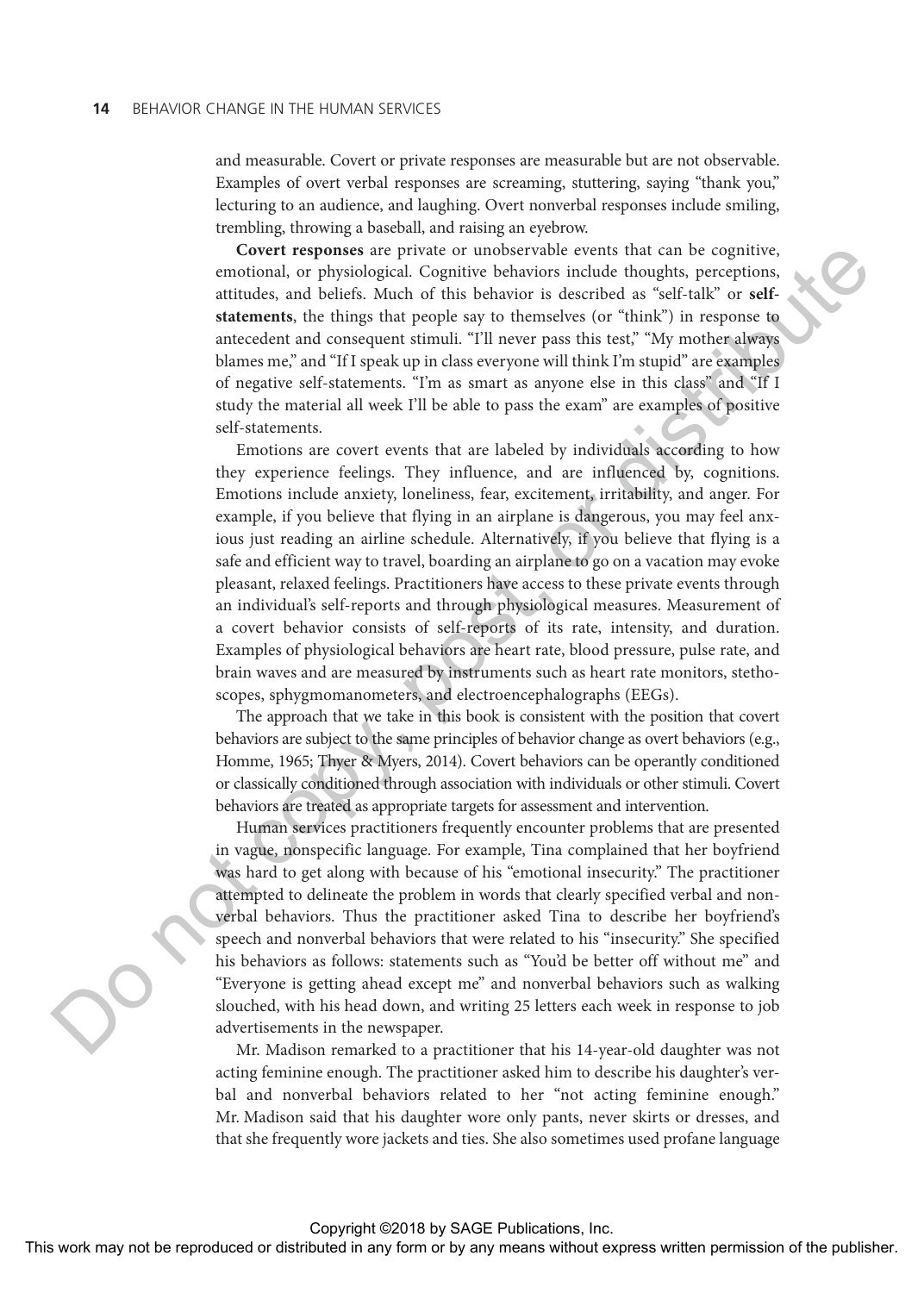and stayed out past her 11:00 p.m. curfew. Mr. Madison's definition of "feminine behavior" and his desire to change his daughter's behaviors are issues that might be appropriate for discussion with him in a counseling situation. The point here is that the practitioner can obtain a clear picture of the client's concerns through behavioral specification of vague terms.

To clearly specify an event, the individual's behavior is described in *positive, observable* terms. A negatively stated description such as "Robert does *not* turn in his class assignments" is insufficient because it fails to describe what Robert is doing in the problematic situation. An appropriate description of Robert's problem behavior might be "Robert plays video games instead of writing his assignment."

A description of an individual's behavior in observable terms specifies what the person *says* or *does.* Unobservable constructs, such as "ego impairment," "low selfesteem," and "underlying hostility," are insufficient descriptions of behavior. The use of such terms does not contribute essential information about the behavior, and the constructs are not measurable. If such terms are used, they should be accompanied by behaviorally specific descriptions of what the individual says or does.

For example, if 19-year-old Paul is described as exhibiting "underlying hostility" we still do not know exactly what he says or does, and his behavior is open to many interpretations. The label "underlying hostility" could be an interpretation or a conclusion drawn, for example, on the basis of Paul's having set three fires. In a counseling situation, the treatment issue could be formulated in terms of whether to modify behaviors related to the fire setting or to explore the "underlying hostility." Robert's teacher described him as having "low self-esteem." The following are some of the behaviors that might have led her to use this description: Robert says, "I'm not smart enough to do this math homework," he buys drugs and gives them to his friends, or he turns in blank papers instead of completing his assignments. ion specification of vague terms.<br>
To clearly specification in distributed decoration is described in positive,<br>  $\frac{1}{2}$  or distributed by state that the control is insulficient because it finds to describe what Robert

Hayley complained of feeling "nervous" all the time. The behaviors that led her to describe herself this way included heart palpitations and a racing pulse. She also reported excessive worrying about her marriage; for example, she told herself, "I will never be able to please Jason, and he will wind up leaving me."

| Vaque Statement              | <b>Behaviorally Specific Measure</b>                                   |
|------------------------------|------------------------------------------------------------------------|
| She has low self-<br>esteem. | She says, "I'm not as smart as my sister."                             |
| He exhibits hostility.       | He throws dishes at his wife.                                          |
| He doesn't love me.          | He plays video games during dinner.                                    |
| She is intelligent.          | She reads the New York Times every day.                                |
| He is really depressed.      | He stays in bed 12 hours a day and says, "Life isn't<br>worth living." |

The following are some common examples of vague language, along with a behaviorally specific measure of each example.

*(Continued)*

Copyright ©2018 by SAGE Publications, Inc.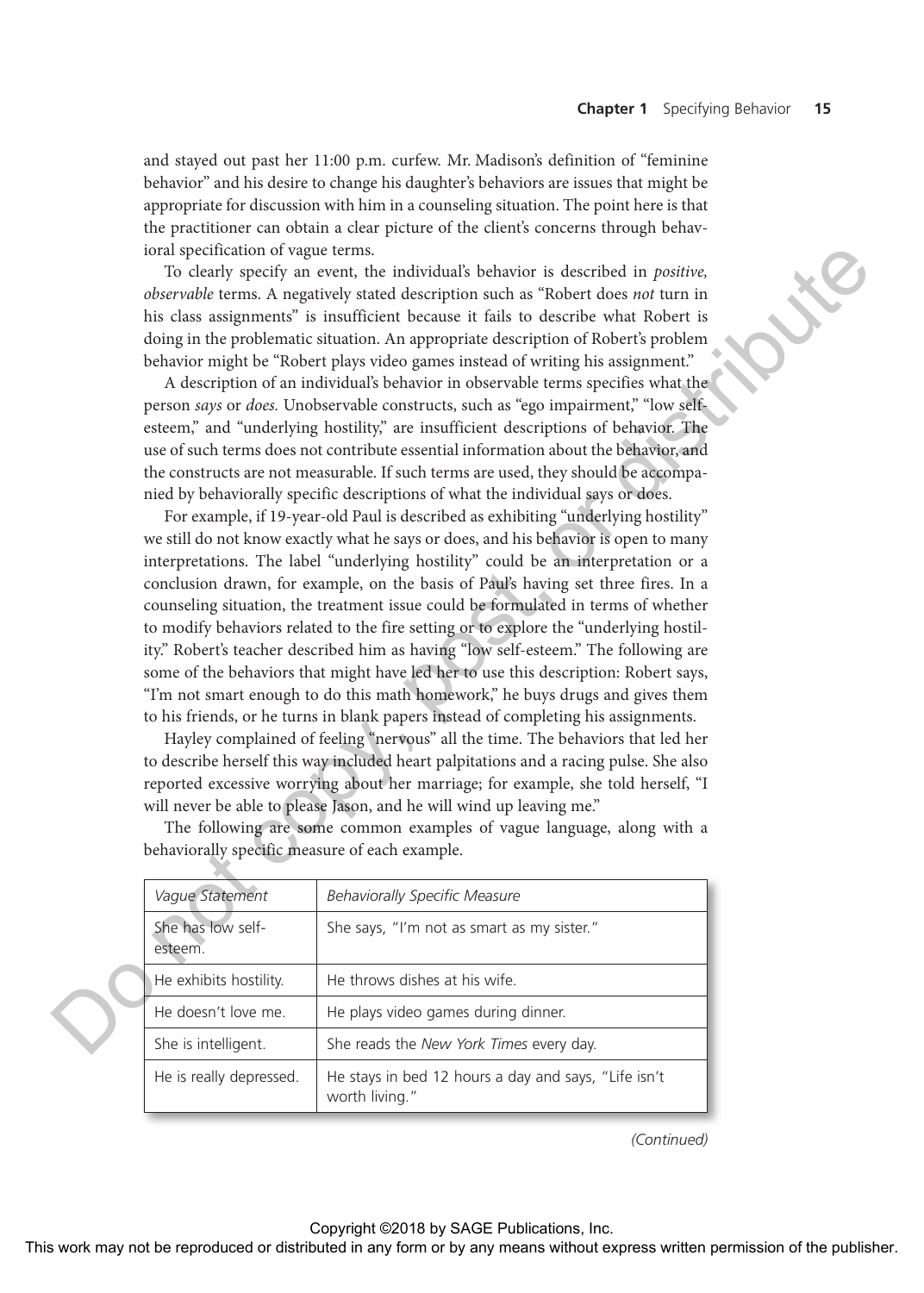#### **16** BEHAVIOR CHANGE IN THE HUMAN SERVICES

(Continued)

| Vague Statement                             | <b>Behaviorally Specific Measure</b>                                                  |  |
|---------------------------------------------|---------------------------------------------------------------------------------------|--|
| He is not reliable.                         | He arrives late to work.                                                              |  |
| She is a cheapskate.                        | She buys gifts for friends at the dollar store although<br>she has a high-paying job. |  |
| I try to give my mother<br>lots of support. | I call my mother three times a week to ask if she needs<br>anything.                  |  |

In this book, we focus on the specification and analysis of an individual's behaviors and his or her controlling conditions so that intervention plans can be formulated on the basis of observable or measurable events. This approach avoids or minimizes the use of hypothetical, unobservable constructs and vague inferences. If labels are used, they are accompanied by behavioral descriptions. Covert behaviors are measured through self-report or instrumentation. The following case example illustrates the benefits of behavioral specification compared with the use of vague, nonspecific language.

Case Example 1

#### **Behavioral Assessment of Drug Abuse**

Robert is a 14-year-old junior high school student who started drinking beer 6 months ago at a party given by one of his friends. He liked the feeling of acceptance from the older kids at the party and continued his experimentation with other drugs, including marijuana. During the past 2 months, Robert has turned in incomplete class assignments, sometimes handing in blank sheets of paper. His midterm report card showed four Fs and one C in an art course. Robert's parents were concerned that he would drop out of school or not pass to the next level. Last week, his mother found marijuana and some of her diet pills in Robert's desk drawer. When confronted with this evidence, Robert admitted to taking drugs but argued that his drug use did not interfere with his functioning in school or at home. Shortly after the midterm grades came out, a teacher referred Robert to the school social worker, describing him as "inattentive in the classroom, poorly motivated, and having low self-esteem." He was failing most of his classes. She is a chapachere.<br>
The is a chapachere and the propagation of the set of the set of the set of the set of the set of the set of the set of the set of the set of the set of the set of the set of the set of the set of th

Robert complained to the school social worker that his parents frequently grounded him, nagged him, withheld his allowance, and denied him privileges such as watching television and going out with his friends. Upon further questioning, Robert said that his parents disciplined him because of his poor grades. Robert admitted that he might flunk out of school but denied that his drug taking was interfering with his studying. When the social worker asked him to describe his use of drugs and alcohol, Robert stated that he drank beer every weekend with his friends and smoked pot once a

#### Copyright ©2018 by SAGE Publications, Inc.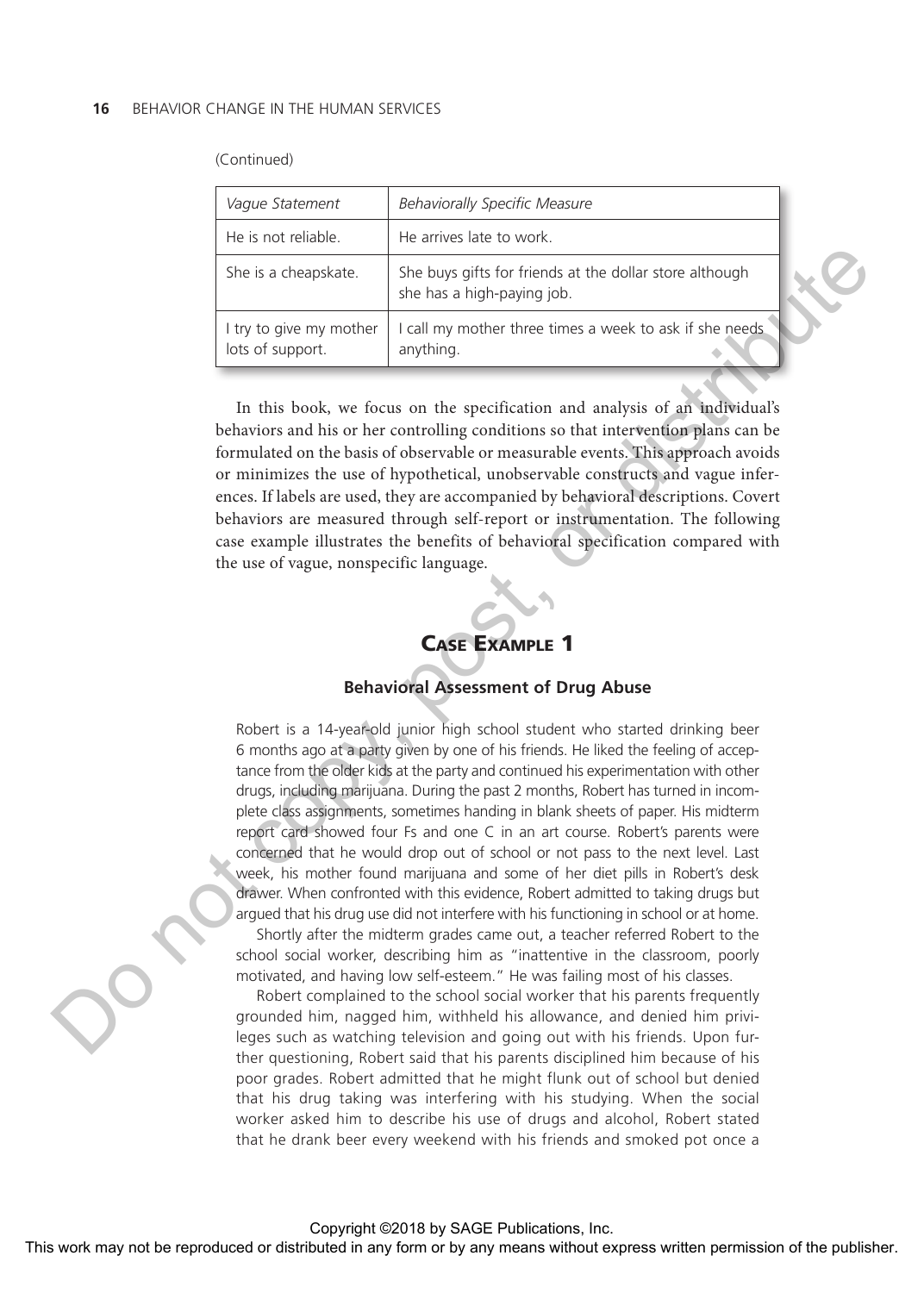month. Robert said that when he started studying, his friends often invited him over to listen to music and drink beer and that this happened about three times a week. He also spent an average of three evenings per week at his girlfriend's home, and they usually began these evenings by drinking beer or wine. When he was home alone, Robert typically looked in his notebook for class assignments, took a drink or two before beginning them, and completed only parts of his assignments or none of them at all. The baseline rate of Robert's drug use, including alcohol, was 7 days per week. The baseline rate of Robert's drinking before beginning homework assignments was 4 days per week.

*Note:* All names used in the examples in this book are fictitious.

# **Clarifying Vague Terms and Fuzzy Language**

In Case Example 1, the teacher complained that Robert was "inattentive and poorly motivated" in class. The social worker wanted to know in specific terms how Robert was inattentive and poorly motivated. Did he stare out the window? Did he walk around the room? Did he throw papers on the floor? Did he laugh at the teacher? Did he make faces? The social worker wanted a more specific description of Robert's behavior, such as "Robert stared at the ceiling in class and completed only 1 out of 10 math problems." Thus, a stranger reading this description is provided with a concrete, observable, and measurable instance of Robert's inattentive and poorly motivated classroom behavior. for each steep means that contains the contains and the mean of the mean of the sign means of the sign means of the sign means of the sign means of the sign of the sign means of the sign of the sign of the sign of the sig

Similarly, statements such as "Greg refused to take his medicine as prescribed" or "Jane denied spreading the rumor about Carol's affair" fail to describe exactly what these individuals said or did in those situations. Refusing to take his medicine could mean that Greg said, "I refuse to take my medicine," or that he emptied the bottle of pills into the trash. When Jane "denied" spreading the rumor, this could mean that Jane said, "You're a liar," or that she walked away from the person who accused her of spreading the rumor.

Vague language referring to an individual's actions can be defined in behaviorally specific terms. This usually requires the reporting of actual observations of the individual's behavior in the given situation. An adequate description provides enough detail about the form or appearance of the response so that other individuals can accurately identify the response.

### **Target Behavior**

The **target behavior** is the behavior to be observed and measured; it is the focus of change. Depending on the desired behavior change, a practitioner can specify one of four outcomes or directions in which a target behavior can be modified: Interventions can be applied so that a behavior is (a) newly developed, (b) increased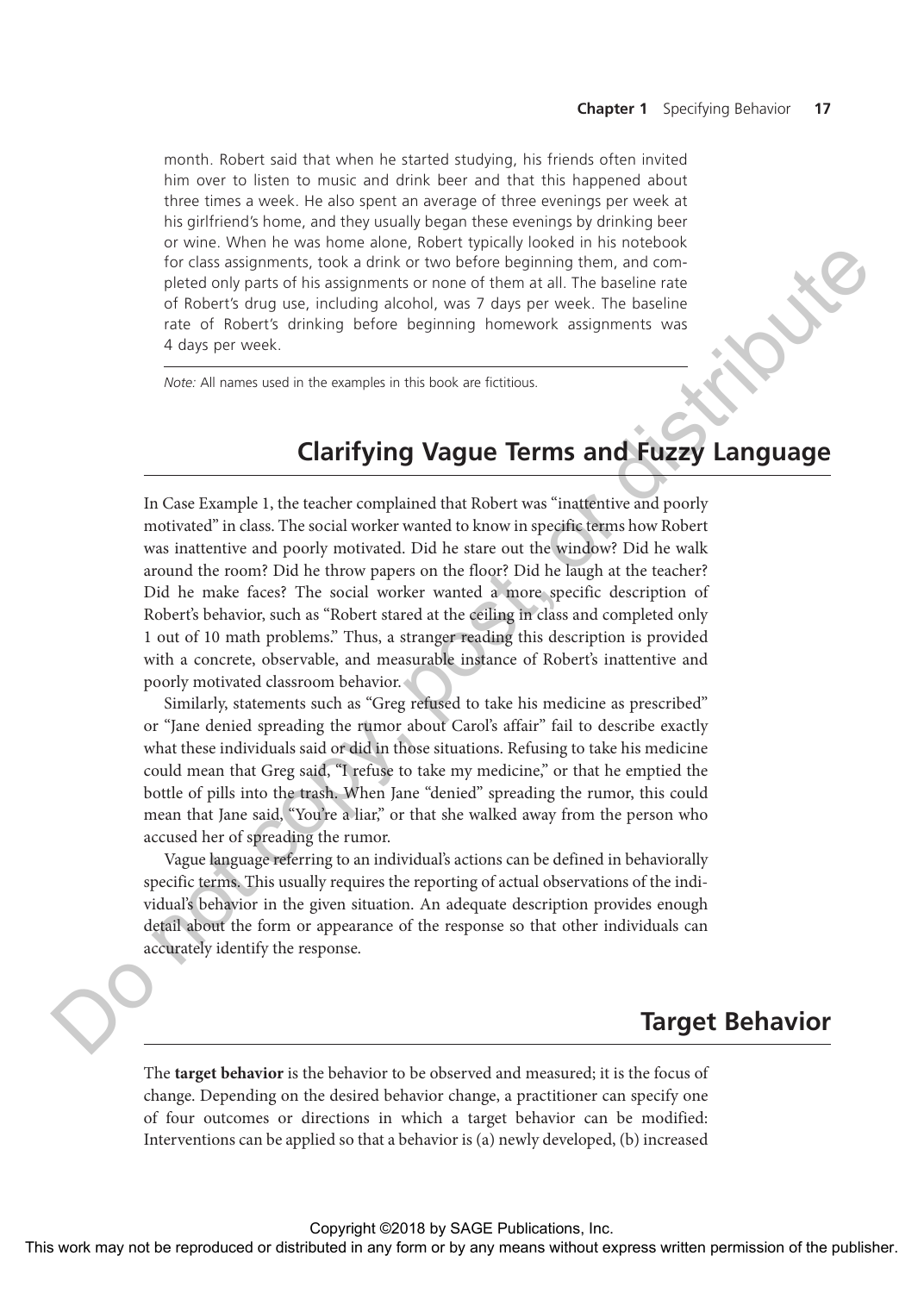or strengthened, (c) maintained at a particular rate or pattern of occurrence, or (d) decreased, weakened, or suppressed. *Elimination* of a behavior is not included as an outcome because it is possible, in various circumstances, for a behavior that has been weakened or suppressed to recur.

### **Measuring Response Strength**

A precise description of a response includes a measure of **response strength**. The strength of a response is measured by (a) how often the response occurs within a given time period (response rate or frequency per time unit), (b) how long the response lasts (duration), and (c) the severity of the response (intensity).

**Response rate** or frequency per time unit is the primary measure of response strength—for example, "Phil washed his hands eight times in the past hour," or "Andre came home from school crying three times last week." Examples of **duration** are "Tiffany held her breath for 20 seconds" and "Corrine remained in her house for 4 weeks without going outside." **Intensity** can be measured electronically or mechanically, such as with an audiometer (which measures loudness) or through the use of a self-rating scale. A client might use a self-rating scale to describe the intensity of his or her anxiety on a scale ranging from 0 to 100. For example, Hayley rated her nervousness (anxiety) as 90 on a 100-point scale. Sometimes, two or more measures of response strength may be used to describe a particular response; for example, "Candace cried in her room for more than 30 minutes [duration] three times this week [rate]." We discuss measures of response strength further in later chapters (e.g., Chapter 13). **Measuring Response Strength**<br>
A precise description of a response inducles a measure of response strength  $\pi$ <br>
strength of a response is measured by (a) buvo often the response cocars studing<br>
given time period (equotio

### **The Behavioral Assessment Approach**

The behavioral assessment approach presented in this book can be applied to a wide variety of situations. The first step in behavioral assessment is to specify the target behavior in behaviorally specific terms. The second step is to collect **baseline data**—that is, specific measures of response strength prior to intervention. Practitioners use baseline data to set goals and formulate intervention plans. These data also provide measurable criteria for evaluating behavior change.

#### **Obtaining Baseline Data**

Response rate, or frequency of the response (per unit of time), is the most common baseline measure; for example, "Robert drank beer with his friends three times per week for the past 6 weeks," or "Alice called her ex-boyfriend six times per day for the past 10 days." These data are obtained during assessment; for Robert and Alice, the data indicate the baseline rate of Robert's beer drinking and Alice's calling her ex-boyfriend—that is, the rates at which these behaviors occurred prior to the implementation of any interventions.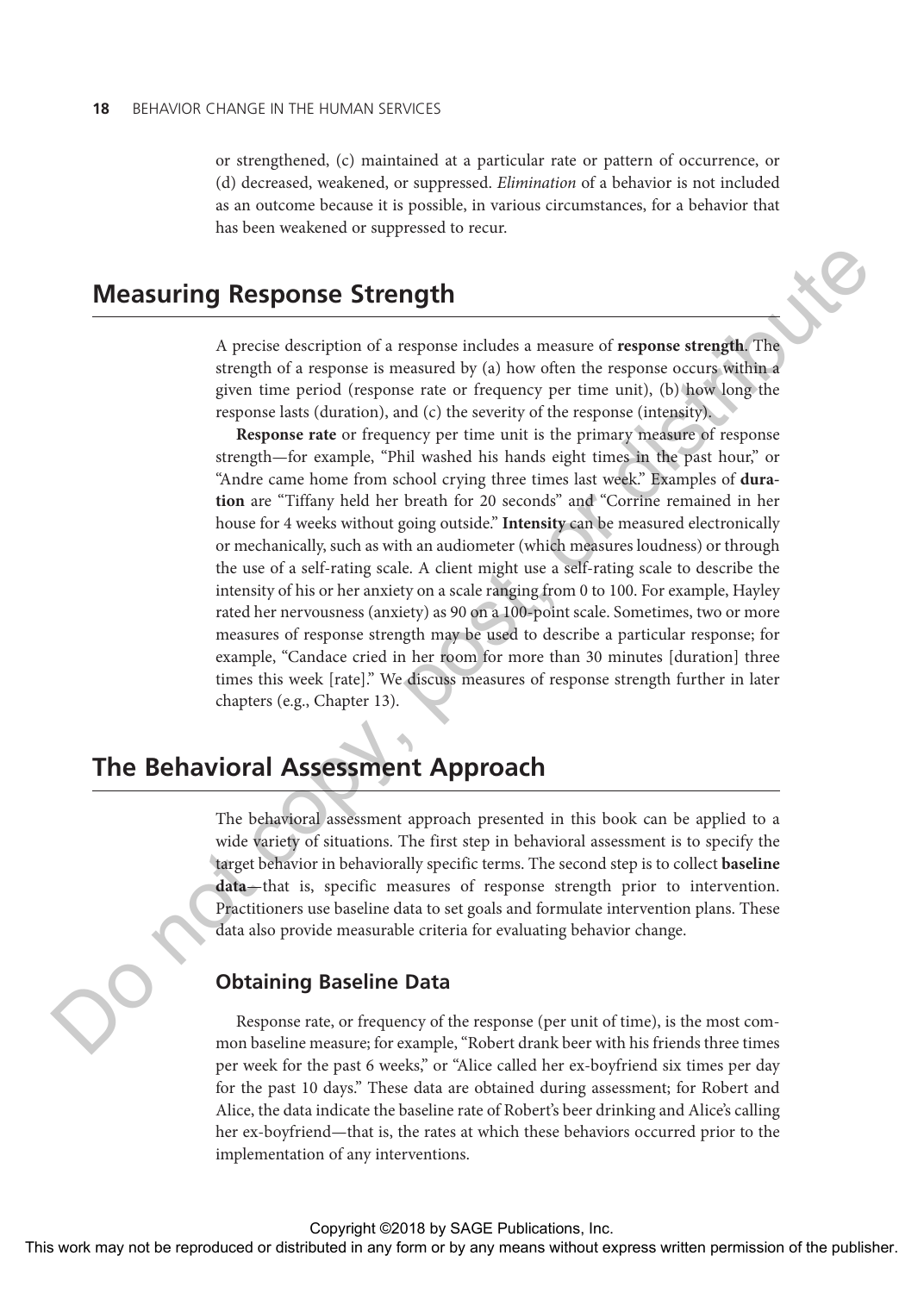A chart showing a week of baseline data for Robert's beer drinking might appear as in Table 1.1.

Another way of charting Robert's baseline rate of drinking beer might be on a weekly rather than a daily basis (see Table 1.2).

The behavioral assessment framework is elaborated in Chapter 13.

|                               | The behavioral assessment framework is elaborated in Chapter 13.                                                                                                                                                                                         |
|-------------------------------|----------------------------------------------------------------------------------------------------------------------------------------------------------------------------------------------------------------------------------------------------------|
| Table 1.1                     | Daily Chart of Baseline Data for Robert                                                                                                                                                                                                                  |
|                               | Description of Response: Robert drinks beer with his friends                                                                                                                                                                                             |
| Days                          | Response Strength <sup>ª</sup> (frequency per day)                                                                                                                                                                                                       |
| Monday                        | $\mathsf{O}\xspace$                                                                                                                                                                                                                                      |
| Tuesday                       | $\mathsf{O}\xspace$                                                                                                                                                                                                                                      |
| Wednesday                     | $\mathsf{O}$                                                                                                                                                                                                                                             |
| Thursday                      | $\mathsf{O}\xspace$                                                                                                                                                                                                                                      |
| Friday                        |                                                                                                                                                                                                                                                          |
| Saturday                      |                                                                                                                                                                                                                                                          |
| Sunday                        |                                                                                                                                                                                                                                                          |
|                               | Total: 3                                                                                                                                                                                                                                                 |
|                               | <sup>a</sup> Specify the measure of response strength to be used, in this case, frequency per day. Place a<br>vertical mark ( ) in this column to indicate each occurrence of the target response.<br>Table 1.2 Weekly Chart of Baseline Data for Robert |
|                               | Description of Response: Robert drinks beer with his friends                                                                                                                                                                                             |
| Week                          | Response Strength (frequency per week)                                                                                                                                                                                                                   |
|                               |                                                                                                                                                                                                                                                          |
| $\overline{2}$<br>$\parallel$ |                                                                                                                                                                                                                                                          |
| 3                             | $\parallel \parallel$                                                                                                                                                                                                                                    |
| 4<br>$\label{eq:1} \bigsqcup$ |                                                                                                                                                                                                                                                          |
|                               |                                                                                                                                                                                                                                                          |

|  | Week | Response Strength (frequency per week) |
|--|------|----------------------------------------|
|  |      | Ⅲ                                      |
|  | 7    |                                        |
|  | 3    | $\begin{array}{c}    \end{array}$      |
|  | 4    |                                        |
|  | 5    |                                        |
|  | 6    | 卌                                      |
|  |      | Total: 19<br>Average: 3 times/week     |

Copyright ©2018 by SAGE Publications, Inc.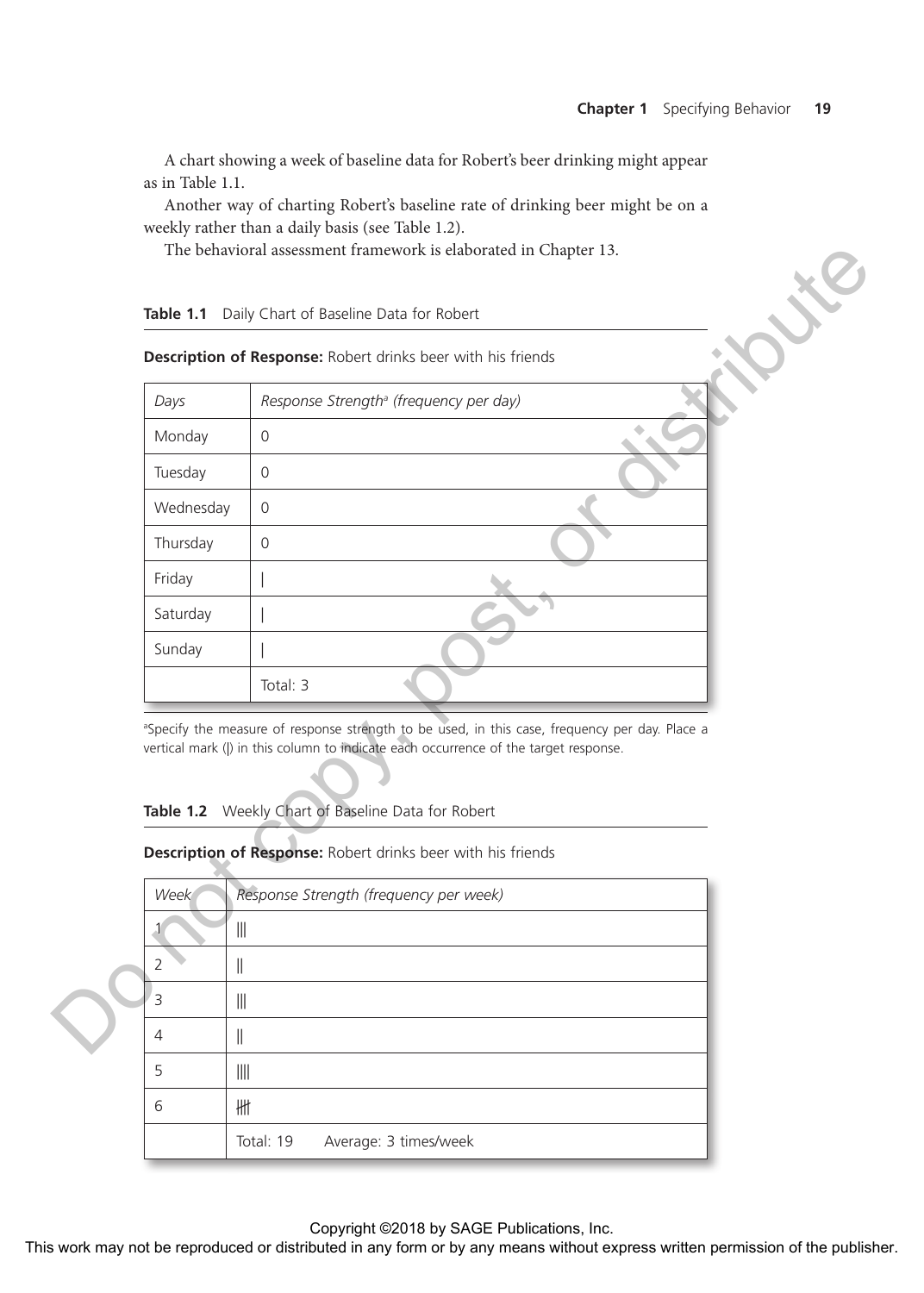### **Summary**

- 1. A *response,* or *behavior,* is defined as any observable or measurable movement or activity of an individual, whether overt or covert, verbal or nonverbal.
- 2. Covert responses are private or unobservable events that can be either cognitive or physiological. Cognitive responses include thoughts, emotions, attitudes, and beliefs. Examples of physiological responses are heart rate, blood pressure, and pulse rate. A covert response can be measured using the individual's self-report of its rate, intensity, and duration. A physiological response can be measured through the use of an instrument such as a heart rate monitor. monwerbal.<br>
2. Covert responses are private or unobservable events that can be either considerative more private or physiological. Cognitive responses include thoughts, emotions, and be compared to provide the material re
	- 3. An observable response specifies what the individual says or does in positive, observable terms.
	- 4. If vague terms are used in labeling unobservable events, they should be accompanied by behaviorally specific measures.
	- 5. The target behavior is the behavior to be observed or measured and is the focus of change. Interventions can be applied so that a target behavior is (a) newly developed, (b) increased or strengthened, (c) maintained at a particular rate or pattern of occurrence, or (d) decreased, weakened, or suppressed.
	- 6. Three measures of response strength are rate (frequency/time unit), duration, and intensity. Response rate is the most common measure of response strength.
	- 7. The first step in behavioral assessment is to specify the target response in behaviorally specific terms. The second step is to collect baseline data. Practitioners systematically record baseline data to analyze measures of response strength prior to intervening.

# **Suggested Activities**

- 1. Listen for vague statements that you or your friends typically use to describe people and their behaviors. List three of these vague statements and identify at least one behaviorally specific measure for each.
- 2. Using your list from activity 1 above, identify each behavior as overt (specifying verbal or nonverbal) or covert (specifying cognitive, emotional, or physiological).
- 3. Pick a behavior of yours as a target behavior and describe it in behaviorally specific terms. Record the baseline data for that behavior, specifying the measure of response strength to be used.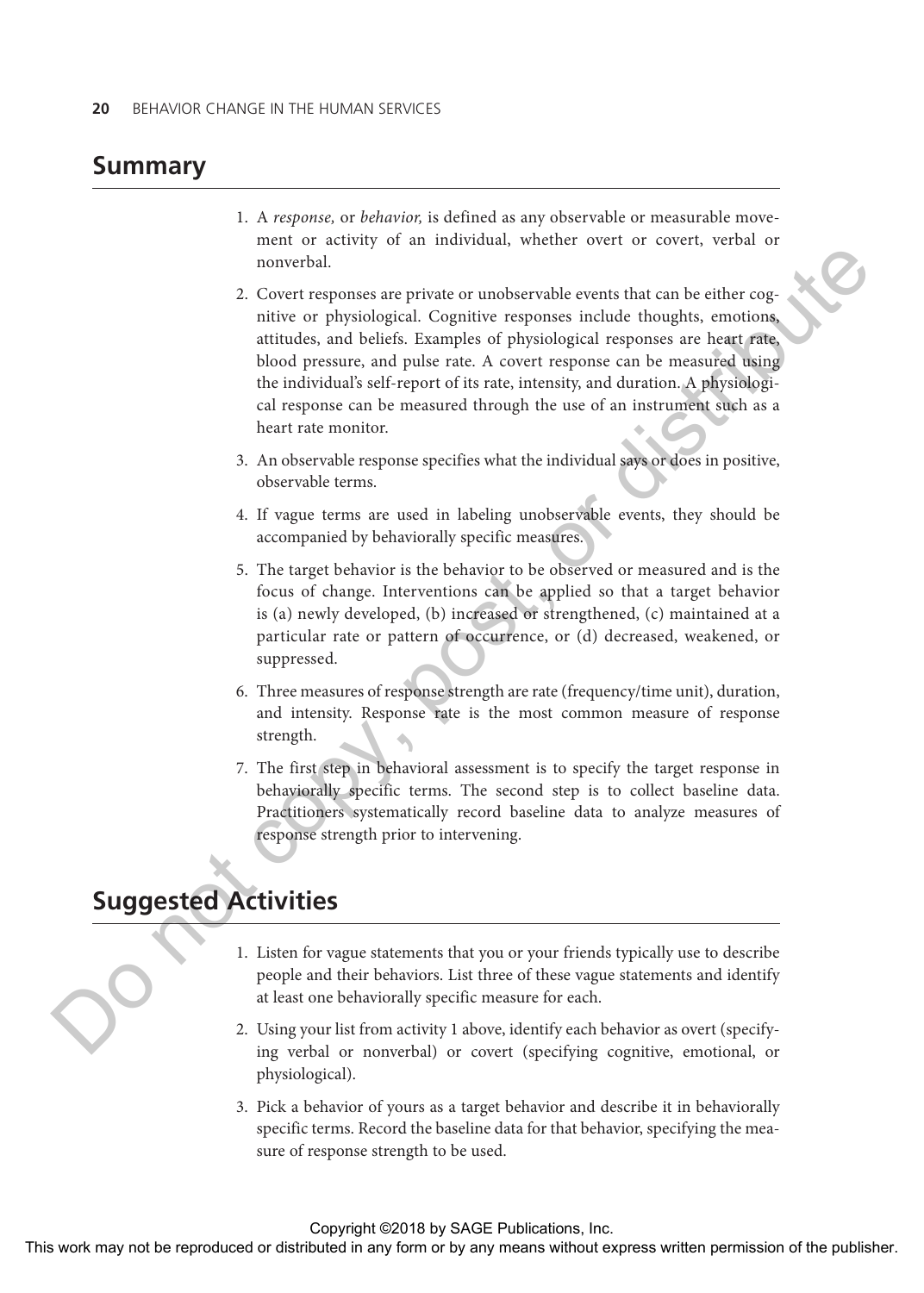4. Pair up with a classmate and decide which of you will play the role of client and which will play the role of therapist. Role-play an initial interview in which the therapist explains the rationale for the client to use behaviorally specific language and asks the client to specify vague terms.

# **Chapter Posttest Questions**

- (10) 1. A. Indicate with a (+) which of the following statements are written in behaviorally specific terms and with a (−) the statements that are vague and require further specification. **CALC**<br>
(10) 1. A. Indicate with a (+) which of the following statements are written in<br>
behaviorally specific terms and with a (-) the statements that are vague<br>
and require in the completion particular in a positic term
	- B. After completing 1A, rewrite in specific terms only those statements in which the responses are not described behaviorally.
		- 1. Eddie took two cans of beer from the refrigerator.
		- 2. Johnny expressed his feelings of inadequacy at the ball game.
		- 3. Norman showed hostile feelings toward his probation officer this week.
		- 4. Mr. Smith asserted his authority over use of the car.
		- 5. He thinks of his girlfriend often.
		- 6. Mr. Foster said, "I can't earn enough money to make you happy."
	- (1) 2. In Case Example 1 (p. 334), Robert is described as having "low self-esteem." Specify a behavior that might have led the teacher to describe him in this way.
	- (1) 3. Rewrite the following statement to include a measure of response strength: Dan drinks at the bar.

#### **References and Resources**

- Anderson, C. M., Hawkins, R. P., & Scotti, J. R. (1997). Private events in behavior analysis: Conceptual basis and clinical relevance. *Behavior Therapy, 28,* 157–179.
- Baer, D. M., Wolf, M. M., & Risley, T. R. (1987). Some still current dimensions of applied behavior analysis. *Journal of Applied Behavior Analysis, 20,* 313–327.
- Hawkins, R. P. (1986). Selection of target behaviors. In R. O. Nelson & S. C. Hayes (Eds.), *Conceptual foundations of behavioral assessment* (pp. 331–385). New York, NY: Guilford Press.
- Homme, L. E. (1965). Perspectives in psychology: Control of coverants, the operants of the mind. *Psychological Record, 15,* 501–511.
- Kahng, S., Ingvarsson, E. T., Quigg, A. M., Seckinger, K. E., & Teichman, H. M. (2011). Defining and measuring behavior. In W. W. Fisher, C. C. Piazza, & H. S. Roane (Eds.), *Handbook of applied behavior analysis* (pp. 113–131). New York, NY: Guilford Press.
- Kendall, P. C., Furr, J. M., & Podell, J. L. (2010). Child-focused treatment of anxiety. In J. R. Weisz & A. E. Kazdin (Eds.), *Evidence-based psychotherapies for children and adolescents* (2nd ed., pp. 45–60). New York, NY: Guilford Press.